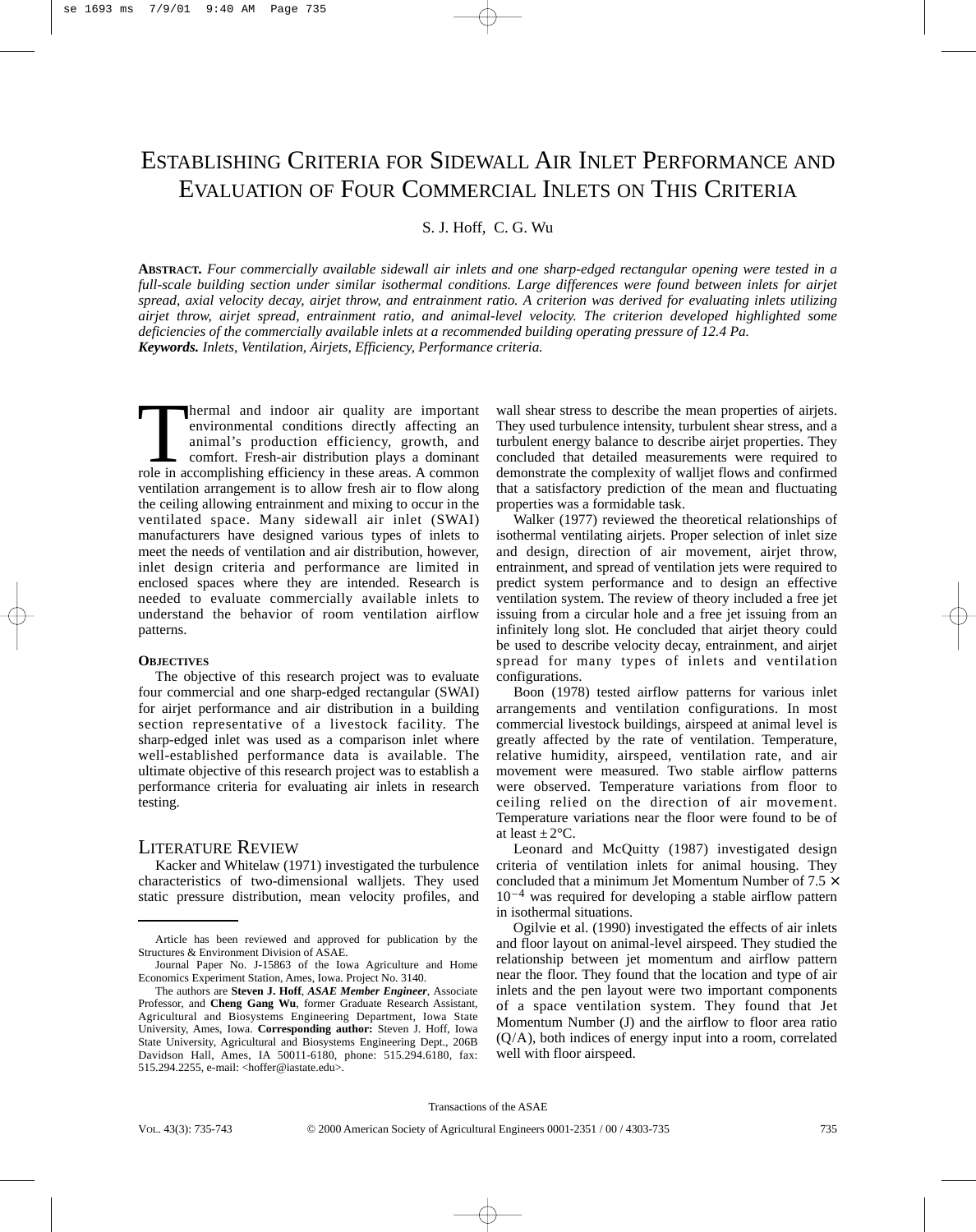Jin and Ogilvie (1992) investigated airflow direction and airspeed at animal level. They showed velocities in the floor region correlated well with inlet configuration, which included inlet type, dimension, location of the inlet, incoming velocity, direction, and airflow rate.

# MATERIALS AND METHOD **EXPERIMENTAL APPARATUS**

For this research project, a section of a livestock building was designed and built to evaluate air distribution; the building is shown in figure 1. The experimental chamber was 7.62 m (25 ft) long, 4.88 m (16 ft) wide, and 2.44 m (8 ft) high. The chamber was constructed of  $38 \times$ 89 mm wood studs spaced 61 cm on center. The inside surface was covered with 12.7-mm-thick gypsum board. The upper half of one 7.62 m sidewall consisted of 6.4 mm clear plexiglass for visualizing airflow patterns and general experiment monitoring. One end wall (fig. 1) had an inlet opening and an opening for the exhaust fan. A voltage-variance controller was used to adjust room ventilation rate. The fan was located under the wall inlet as shown in figure 1. The chamber was housed within a large building allowing the exhausted air to be recirculated, a step taken to ensure isothermal airflow.

#### **DATA ACQUISITION, CONTROL, AND INSTRUMENTATION**

A method was developed to automatically position velocity sensors in the chamber and to control the collection of data. Figure 2 outlines the positioning system developed to allow collection of airspeed data without



**Figure 1–Test room used for study.**



**Figure 2–Automated positioning system with movable airjet anemometer and fixed animal level anemometer. Cart moves axially along the center axis of the chamber. Airjet sensor moves vertically and transverse to page. All motion handled with servomotor commands from outside the chamber (see Wu, 1994; Dhawan, 1993).**

human interference. In this manner, each inlet was tested under similar conditions (Dhawan, 1993).

The positioning system uses a horizontal arm and cart that moved to commanded x, y, z locations within the chamber. Three independent servomotors separately drive sprockets for the x, y, and z directions. A computer was used to automatically control the motors and data acquisition process. The motors were digital step motors having 200 steps/rev (HY2003424-08A8, four phase, 0.8a/phase; Digital Motors, Inc.).

One velocity sensor measured airjet velocity and was located on the horizontal arm as shown in figure 2. The second velocity sensor was used to measure airjet velocity at animal level. Animal level was defined to be 25.4 cm (10 in.) above the floor (ASAE, 1998). After finishing each point in the measuring grid, the velocity sensors were automatically moved to the next measuring point. Details of the hardware and developed control scheme can be found in Dhawan (1993) and Wu (1994). The velocity sensors were omnidirectional hot-film anemometers (Model 8470; TSI, Inc.), which were able to measure very low airspeeds (0.05 m/s). The sampling rate was fixed at 8 Hz for a 180s sampling duration per measuring point.

#### **MEASURING GRID**

A total of 15 z-direction, 8 y-direction, and 6 x-direction points were sampled for each inlet tested (720 total points) (see fig. 1b for axis nomenclature). The 6 x-locations were 76, 124, 229, 305, 381, and 475 cm from the inlet sidewall. The eight y-locations were 2, 7, 13, 22, 34, 52, 84, and 122 cm from the ceiling. Fifteen z-direction samples were collected; one at  $z = 0$  (centerline) and at  $\pm 15$ ,  $\pm 30$ ,  $\pm 45$ ,  $\pm 60$ ,  $\pm 75$ ,  $\pm 90$ , and  $\pm 105$  cm. Unequal x and y grids were selected to capture the rapidly changing airjet profiles in these directions. An alternative experimental grid was used to assess axial velocity decay  $(V_x)$ , airjet throw  $(X_t)$ , and velocity in the animal occupied zone  $(V_{AOZ})$ .

# SIDEWALL INLETS TESTED

Five SWAIs were tested. Table 1 summarizes the overall features of each inlet. INLET A was constructed as a sharp-edge orifice (fig. 3a). INLET B was a springadjusted inlet (fig. 3b). INLET C was a counter-weighted baffle inlet as shown in figure 3c and utilized an adjustable deflecting baffle that re-directed the entering airjet. The deflecting baffle was fixed at 45° for all these experiments for test purposes only. INLET D was a self-adjusting inlet using a PVC plastic baffle as shown in figure 3d and

|  | Table 1. Overall characteristics of each inlet investigated |  |  |
|--|-------------------------------------------------------------|--|--|
|--|-------------------------------------------------------------|--|--|

| Inlet | Maximum<br>Air Path<br>Opening<br>$(cm \times cm)$ | Inlet<br><b>Baffle</b><br>Width<br>(cm) | Baffle<br>Adjust<br>Mecha-<br>nism | Exterior<br>Weather<br>Housing | Deflect-<br>ing<br>Baffle | Baffle<br>Hinge<br>Location |
|-------|----------------------------------------------------|-----------------------------------------|------------------------------------|--------------------------------|---------------------------|-----------------------------|
| A     | $10.2 \times 30.5$                                 | 30.5                                    | $N.A.*$                            | No                             | N <sub>0</sub>            | N.A.                        |
| B     | $26.0 \times 57.2$                                 | 54.0                                    | Spring                             | Yes                            | N <sub>0</sub>            | <b>Bottom</b>               |
| C     | $26.8 \times 53$                                   | 53.0                                    | Counter-<br>weight                 | Yes                            | Yes                       | Top                         |
| D     | $13.3 \times 52.7$                                 | 51.0                                    | Baffle<br>weight                   | No                             | N <sub>0</sub>            | <b>Both</b>                 |
| E     | $35.6 \times 57.2$                                 | 55.0                                    | <b>Baffle</b><br>weight            | Yes                            | Yes                       | Top                         |

\* Not applicable.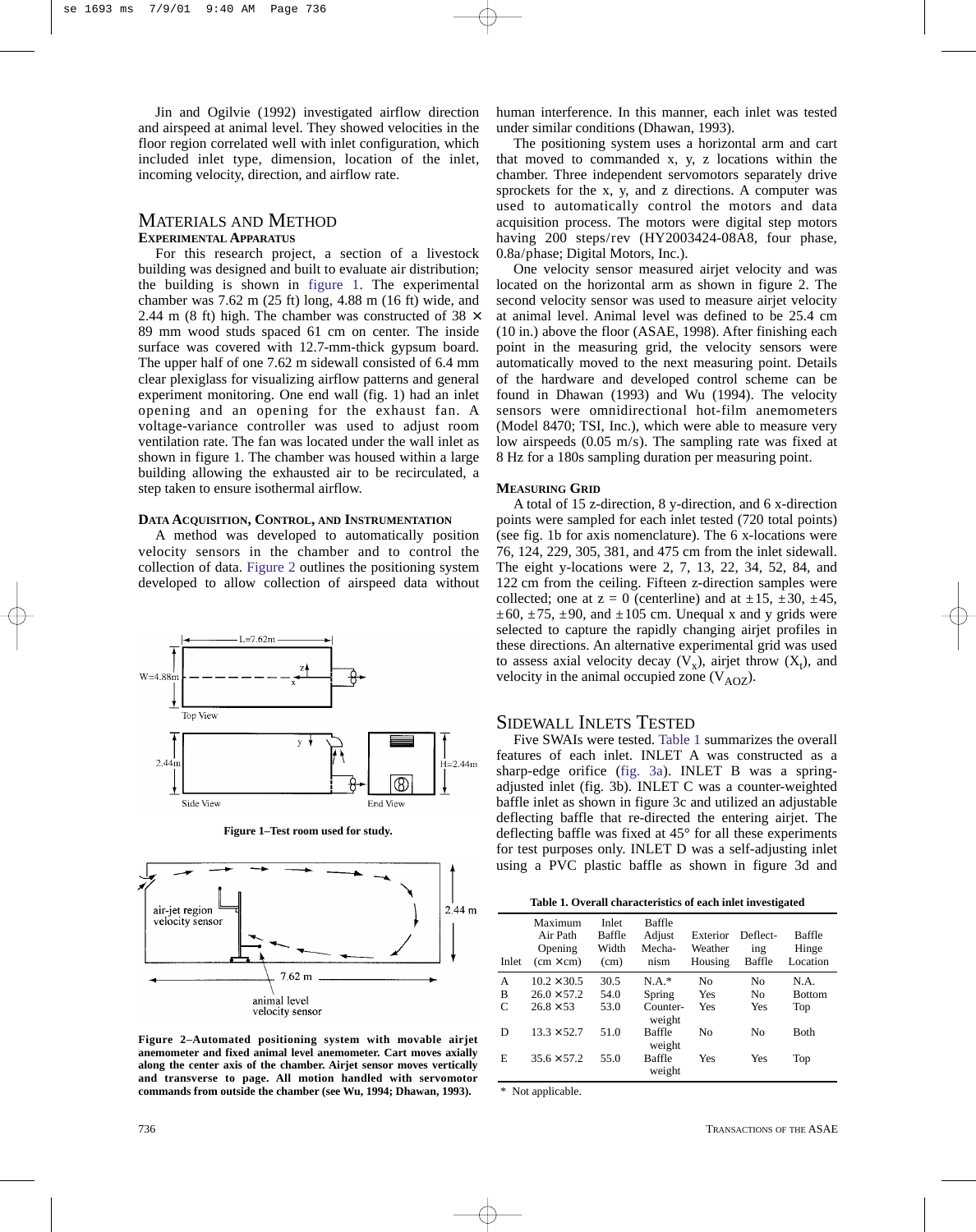INLET E was a weighted baffle inlet with a deflecting baffle as shown in figure 3e. The deflecting baffle for INLET E was fixed at 45°. The inlets were centered on one sidewall as shown in figure 1. For all SWAIs the distance from the top of the wall-inlet housing to the ceiling was fixed at 18 cm (7 in.).











Inlets B to E, representing the commercially available inlets, were not adjusted to any manufactured recommended levels. The baffle control mechanisms for Inlets B and C were fixed to a medium setting, representing the case of on-farm use with no manufacture setup procedures. The purpose of this research was not to compare performance among manufacturers, it was to evaluate a wide spectrum of inlet control methods. Inlet performance will vary as baffle control mechanisms are adjusted.

# EXPERIMENTAL DESIGN **AIRJET SPREAD AND ENTRAINMENT RATIO**

Airjet spread and entrainment ratio are two important parameters that describe air distribution from an inlet. The experimental grid described previously was used to determine horizontal airjet spread  $(\theta_H)$  and entrainment ratio (β). Three pressure differentials, 12.4 Pa (0.05 in. H<sub>2</sub>O), 24.8 Pa (0.10 in. H<sub>2</sub>O), and 37.3 Pa (0.15 in. H<sub>2</sub>O), were tested. Two replications of each treatment combination were tested with averages presented for analysis.

For each axial location in the chamber, airflow rate of the airjet was calculated by using two-dimensional numerical integration. This procedure was accomplished by



**Figure 3–Wall inlets tested.**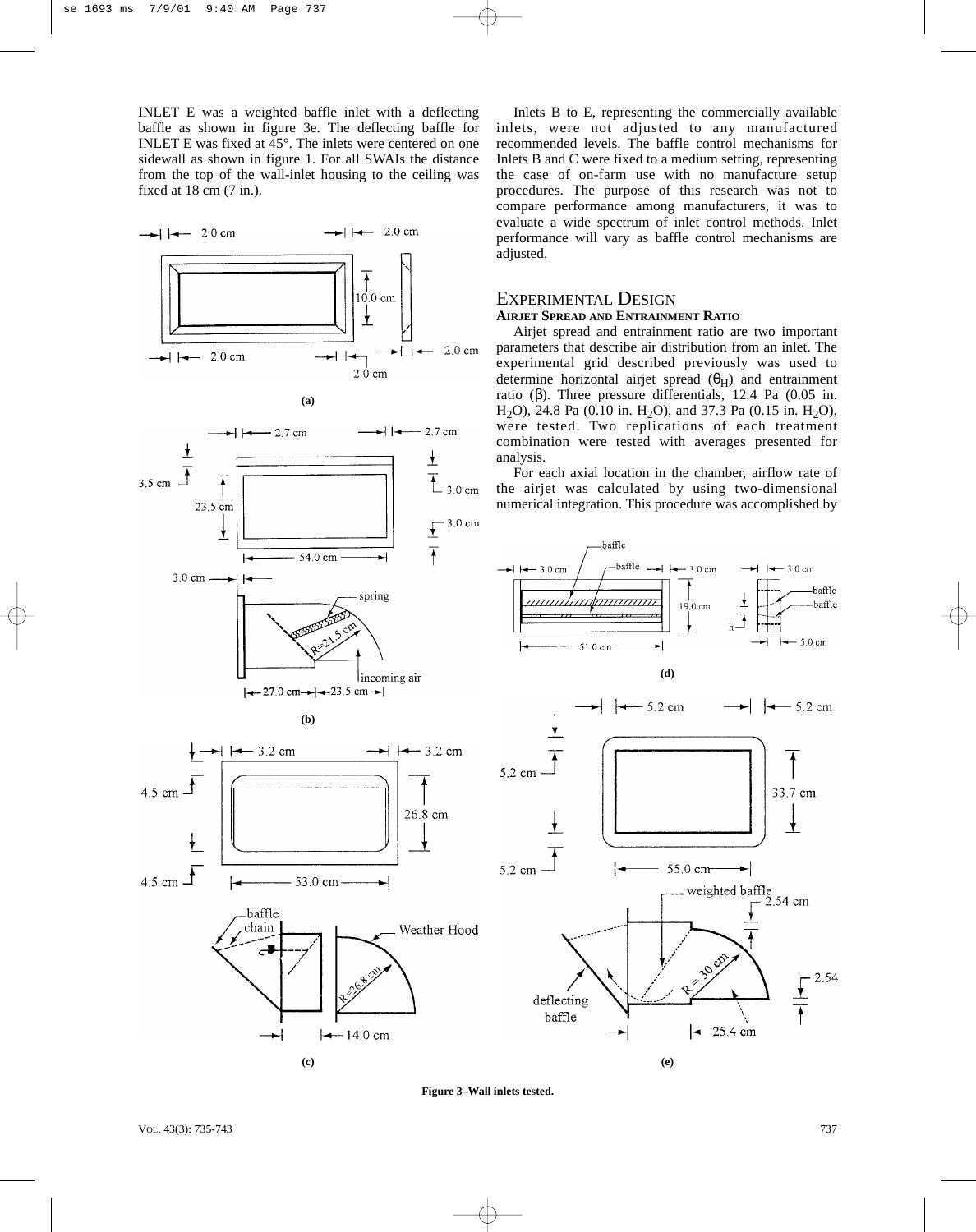| Table 2. Inlet airflow rate $(m^3/s)$ as a function |  |  |  |  |
|-----------------------------------------------------|--|--|--|--|
| of static pressure difference (Pa)                  |  |  |  |  |

|       |       | S.P. (Pa) |       |  |
|-------|-------|-----------|-------|--|
| Inlet | 12.4  | 24.8      | 37.3  |  |
| А     | 0.091 | 0.125     | 0.153 |  |
| B     | 0.057 | 0.212     | 0.313 |  |
| C     | 0.065 | 0.176     | 0.219 |  |
| D     | 0.049 | 0.174     | 0.256 |  |
| F.    | 0.035 | 0.115     | 0.222 |  |
|       |       |           |       |  |

a knowledge of the sensor location (x, y, z) and corresponding airspeed measurement. The local airflow rate at each measurement point was calculated as:

$$
Q(x) = \frac{(V1 + V2 + V3 + V4)}{4} (Z_2 - Z_1) (Y_2 - Y_1)
$$
 (1)

where

 $Q(x) =$ local volumetric airflow rate  $(m<sup>3</sup>/s)$ 

 $V =$  velocities associated with adjacent grid points (m/s)

 $Z =$  transverse coordinates of local area (m)

 $Y = vertical coordinates of local area (m)$ 

The total airflow rate at each axial location from the inlet was determined by summing each local airflow rate determined with equation 1. Entrainment ratio (β) as a function of axial distance from the inlet was then calculated as:

$$
\beta(x) = \frac{Q(x)}{Q \text{ inlet}} \tag{2}
$$

where Q inlet is given in table 2. Inlet airflow (Q inlet) was determined from a previous research project (Oberreuter, 1995).

Horizontal airjet spread angle  $(\theta_H)$  was determined to be the average transverse distance  $(Z_{0.5})$  from the inlet edge  $(z = W/2)$  to a point at an axial location of  $x = 76$  cm where airflow velocity was reduced to 0.50 m/s (see fig. 9). Equation 3 describes the relation:

$$
\theta_{\rm H} = 2.0 \tan \left(\frac{Z}{76}\right) \tag{3}
$$
 pressure.

where

 $\theta_H$  = horizontal airjet spread angle  $Z = (Z_{0.5} - 0.5 \times W)$  (cm)  $W =$  inlet baffle width (cm) (see table 1)

# **AXIAL VELOCITY DECAY AND ANIMAL-LEVEL AIRSPEED**

The maximum centerline velocity was defined as the maximum velocity in the airjet at selected axial locations from the inlet on the inlet center line. The maximum centerline velocity was determined by collecting velocity data at vertical locations  $2(y1)$ ,  $7(y2)$ ,  $13(y3)$ , and  $22 \text{ cm}$ (y4) from the ceiling and 12 axial locations from the inlet. The 12 axial locations were 35, 46, 69, 115, 161, 207, 297, 365, 433, 500, 566, and 633 cm from the inlet end wall. Thus, at each axial location, the maximum velocity from y1, y2, y3, or y4 was determined and labeled as the "maximum centerline velocity" for that axial location.

# TEST RESULTS AND DISCUSSION **HORIZONTAL AIRJET SPREAD ANGLE (**θΗ)

Horizontal airjet spread for INLET C was the largest of all sidewall inlets tested ranging from a low of 34° at 12.4 Pa to a high of 92° at 37.3 Pa (table 3). As shown in figure 3c, air flowed through the bottom of the inlet housing, then deflected at a 45° angle to the chamber ceiling. This abrupt deflection forced air to flow out the sides of the inlet in the horizontal, or z-direction, causing a large  $\theta_H$ , especially at higher static pressures. For a rectangular opening, the reported horizontal airjet spread is roughly 22° at 12.4 Pa. (Awbi, 1991). INLET A, representing the rectangular inlet, had an average measured  $\theta_H$  of 20°, 25°, and 33° for 12.4, 24.8, and 37.3 Pa, respectively. INLETs B, C, and E exceeded these levels by a substantial amount, especially at 24.8 and 37.3 Pa operating pressures where  $\theta_H$  levels ranged from 61 to 92°. These larger horizontal spread values were most likely the result of either the deflecting baffle or air leakage through the inlet baffle sides, as was probably the case for INLET E.

# **AXIAL VELOCITY DECAY (Vx)**

Axial velocity decay results are shown in figures 4b to 8b for INLETs A to E, respectively. At an operating static pressure of 12.4 Pa, INLETs B and E had airjet characteristics indicating that these inlets failed to open properly at this pressure. With increasing static pressure, INLETs B and E opened, improving airjet behavior. As expected, all inlets demonstrated improved axial velocity levels with increasing static pressure. INLETs C and E demonstrated the desirable effect of deflecting baffles, where, as shown in figures 6b and 8b, the maximum airjet velocity was located some distance downstream. INLETs B to E had very low axial velocity levels at 12.4 Pa operating

Table 3. Average horizontal airjet spread  $(\theta_H)$ , airjet throw  $(X_t)$ , **maximum entrainment ratio (** $\beta_{\text{max}}$ ), and average  $V_{\text{AOZ}}$ , maximum **VAOZ, and VAOZ standard deviation (S.D.) for each inlet**

| at each operating static pressure (S.P.) |              |                   |                 |                      |                                  |                           |                                  |
|------------------------------------------|--------------|-------------------|-----------------|----------------------|----------------------------------|---------------------------|----------------------------------|
| Inlet                                    | S.P.<br>(Pa) | $\theta_H$<br>(°) | $X_{t}$<br>(cm) | $\beta_{\text{max}}$ | $\rm V_{AOZ}$<br>$\text{(cm/s)}$ | (S.D.)<br>$\text{(cm/s)}$ | $V_{AOZ,max}$<br>$\text{(cm/s)}$ |
| A                                        | 12.4         | 19.9              | 700.0           | 11.0                 | 7                                | (2)                       | 11                               |
|                                          | 24.8         | 25.0              | > 762.0         | 10.8                 | 12                               | (2)                       | 16                               |
|                                          | 37.3         | 32.8              | >762.0          | 11.2                 | 13                               | (3)                       | 18                               |
| B                                        | 12.4         | 15.2              | < 35.0          | 5.0                  | $\lt 2$                          |                           | $\lt 2$                          |
|                                          | 24.8         | 62.0              | 748.4           | 6.2                  | 12                               | (3)                       | 17                               |
|                                          | 37.3         | 67.4              | >762.0          | 6.0                  | 18                               | (2)                       | 20                               |
| C                                        | 12.4         | 34.4              | 307.0           | 8.1                  | 4                                | (2)                       | 7                                |
|                                          | 24.8         | 75.1              | 325.0           | 3.8                  | 4                                | (2)                       | 7.5                              |
|                                          | 37.3         | 91.8              | 413.4           | 3.8                  | 5                                | (2)                       | 7                                |
| D                                        | 12.4         | 7.4               | 278.4           | 9.9                  | $\overline{c}$                   | (2)                       | 5                                |
|                                          | 24.8         | 17.0              | 611.5           | 8.5                  | 15                               | (2)                       | 18                               |
|                                          | 37.3         | 55.3              | > 762.0         | 7.5                  | 17                               | (2)                       | 20.5                             |
| E                                        | 12.4         | 2.0               | 131.7           | 9.4                  | ${<}\,2$                         |                           | $\rm{<}2$                        |
|                                          | 24.8         | 61.4              | 318.4           | 7.4                  | 3                                | (2)                       | 6                                |
|                                          | 37.3         | 89.2              | 550.0           | 5.3                  | 8                                | (1)                       | 11                               |

738 TRANSACTIONS OF THE ASAE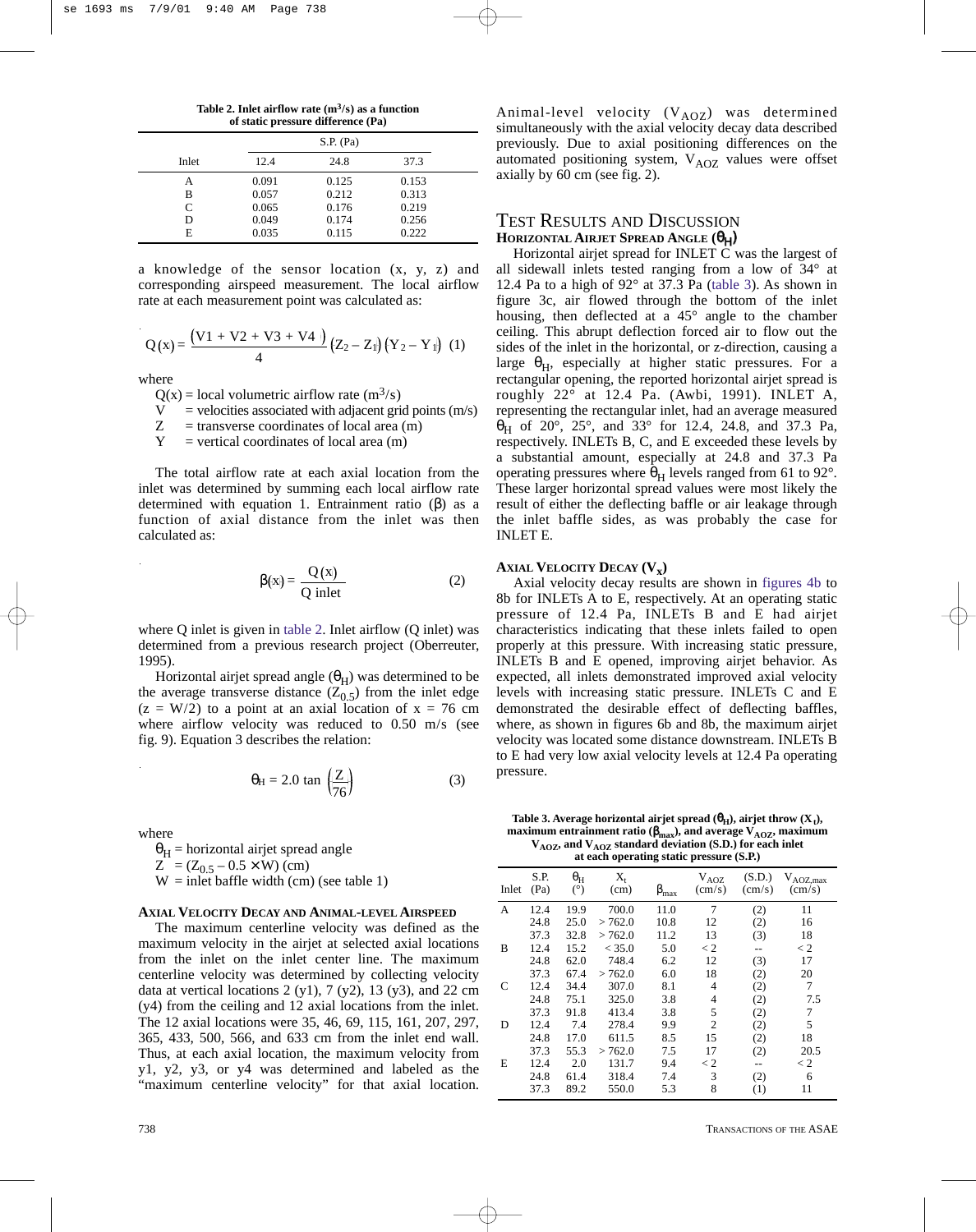

**(c)**

**Figure 4–Inlet A airjet characteristics of (a) vertical profile at x =** 76 cm, (b) axial velocity decay, and (c)  $V_{AOZ}$  as a function of inlet **pressure difference.**

#### **Figure 5–Inlet B airjet characteristics of (a) vertical profile at x =** 76 cm, (b) axial velocity decay, and (c) V<sub>AOZ</sub> as a function of inlet **pressure difference.**

# **AIRJET THROW** ( $X_T$ )

Airjet throw was defined as the axial distance from the sidewall to where the maximum center-line velocity reached 0.50 m/s (ASHRAE, 1997), and relates directly to the width of building that can be ventilated. As shown in table 3, when the static pressure was 12.4 Pa, INLET B had an immeasurable airjet throw  $(X_t < 35$  cm), and INLET A had the longest airjet throw  $(X_t = 700 \text{ cm})$ . None of the four commercial wall inlets met the Midwest Plan Service guidelines of  $X_t \ge 550$  cm at 12.4 Pa (MWPS, 1990).

#### **ENTRAINMENT RATIO (**β**)**

Entrainment ratio  $(\beta)$  is the ratio of local to inlet volumetric airflow rate. The initial or entering volumetric

airflow rate for each inlet is given in table 2. Table 3 summarizes the measured peak entrainment ratios for each inlet at 12.4, 24.8, and 37.3 Pa. INLETs A, D, and E had similar  $\beta_{\text{max}}$  levels ranging from 11.0 to 9.4, respectively, for an operating pressure of 12.4 Pa. INLET B had a very low  $β<sub>max</sub>$  level averaging about 5.7. INLETs C, D, and E demonstrated a reduced  $β<sub>max</sub>$  level as operating pressure increased. This occurrence was the combined result of a large  $\theta_H$  level and the inability of the measurement system to capture the entire flow net from the inlet.

# **ANIMAL-LEVEL VELOCITY (VAOZ)**

Figures 4c to 8c summarize axial distribution of  $V_{AOZ}$ for each inlet at 12.4, 24.8, and 37.2 Pa. For all inlets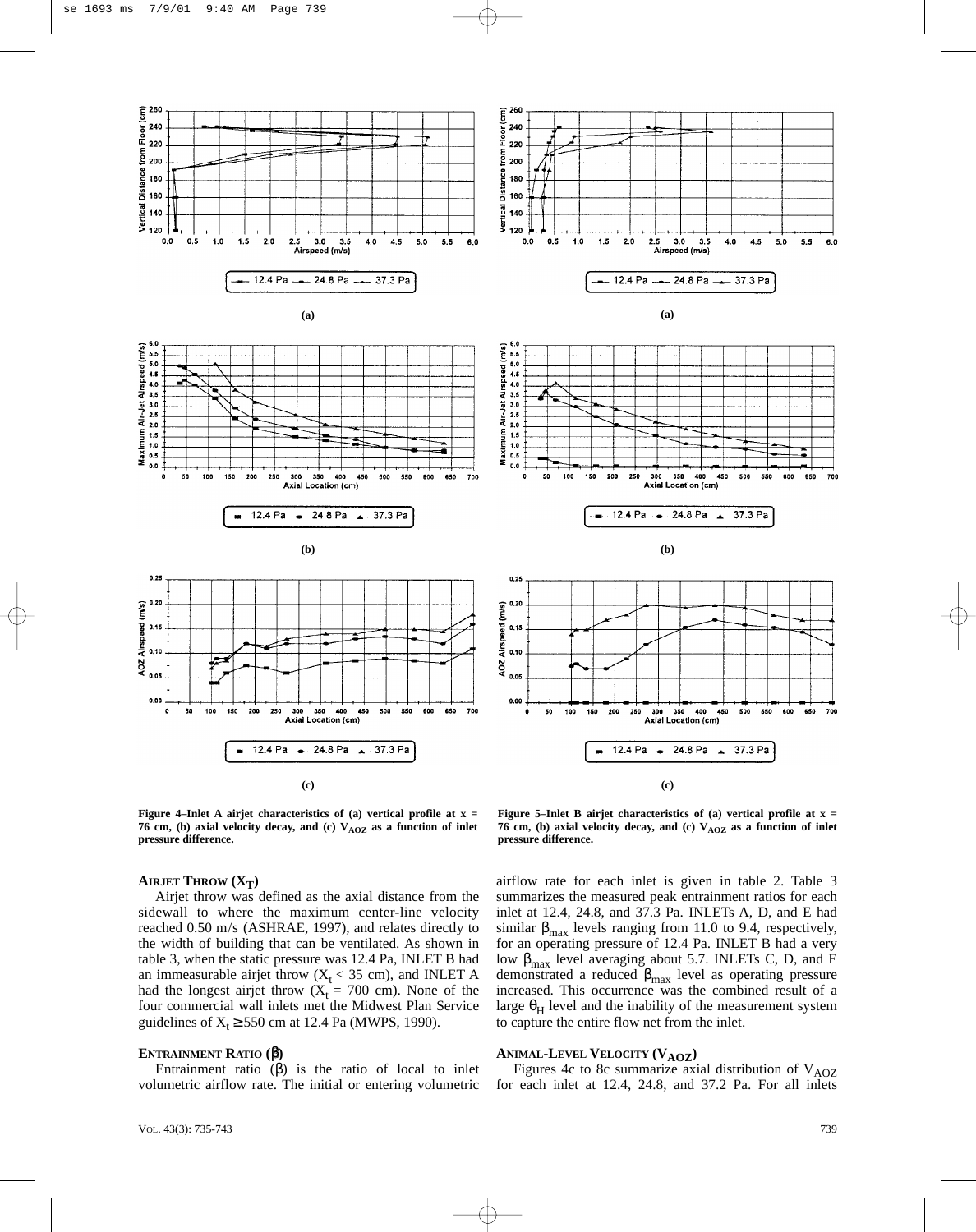

**Figure 6–Inlet C airjet characteristics of (a) vertical profile at x =** 76 cm, (b) axial velocity decay, and (c)  $V_{AOZ}$  as a function of inlet **pressure difference.**

tested, the maximum centerline velocity in the animal occupied zone never exceeded 0.25 m/s and was fairly constant across axial location. The average, standard deviation, and maximum  $V_{\rm{AOZ}}$  are summarized in table 3.

### PERFORMANCE CRITERIA

Evaluating the overall performance of each SWAI tested was a difficult task. Each inlet had at least one area in which it performed well. A standardized procedure is proposed to quantify overall performance. Of the variables investigated for this research project, airjet throw  $(X_t)$ , transverse airjet spread angle ( $θ$ H), entrainment ratio (β), and animal-level velocity  $(V_{AOZ})$  were used to assess

**Figure 7–Inlet D air-jet characteristics of (a) vertical profile at x = 76 cm, (b) axial velocity decay, and (c)**  $V_{AOZ}$  **as a function of inlet pressure difference.**

overall SWAI performance.  $X_t$  and  $\theta_H$  relate directly to axial and transverse spacing of inlets;  $β$  gives a good indication of recirculation established by the inlet and therefore the dilution potential; and  $V_{AOZ}$  defines, to some degree, comfort conditions at animal level. All four variables were decided as important indicators. Future work may show that other variables are more descriptive. The overall objective was to establish a criteria which simultaneously incorporated these four variables.

#### **AIRJET-AFFECTED HORIZONTAL AREA (AH)**

The airjet, as it penetrates the building, will directly affect an area determined by the airjet throw  $(X_T)$  and horizontal airjet spread ( $\theta_H$ ). The airjet-affected horizontal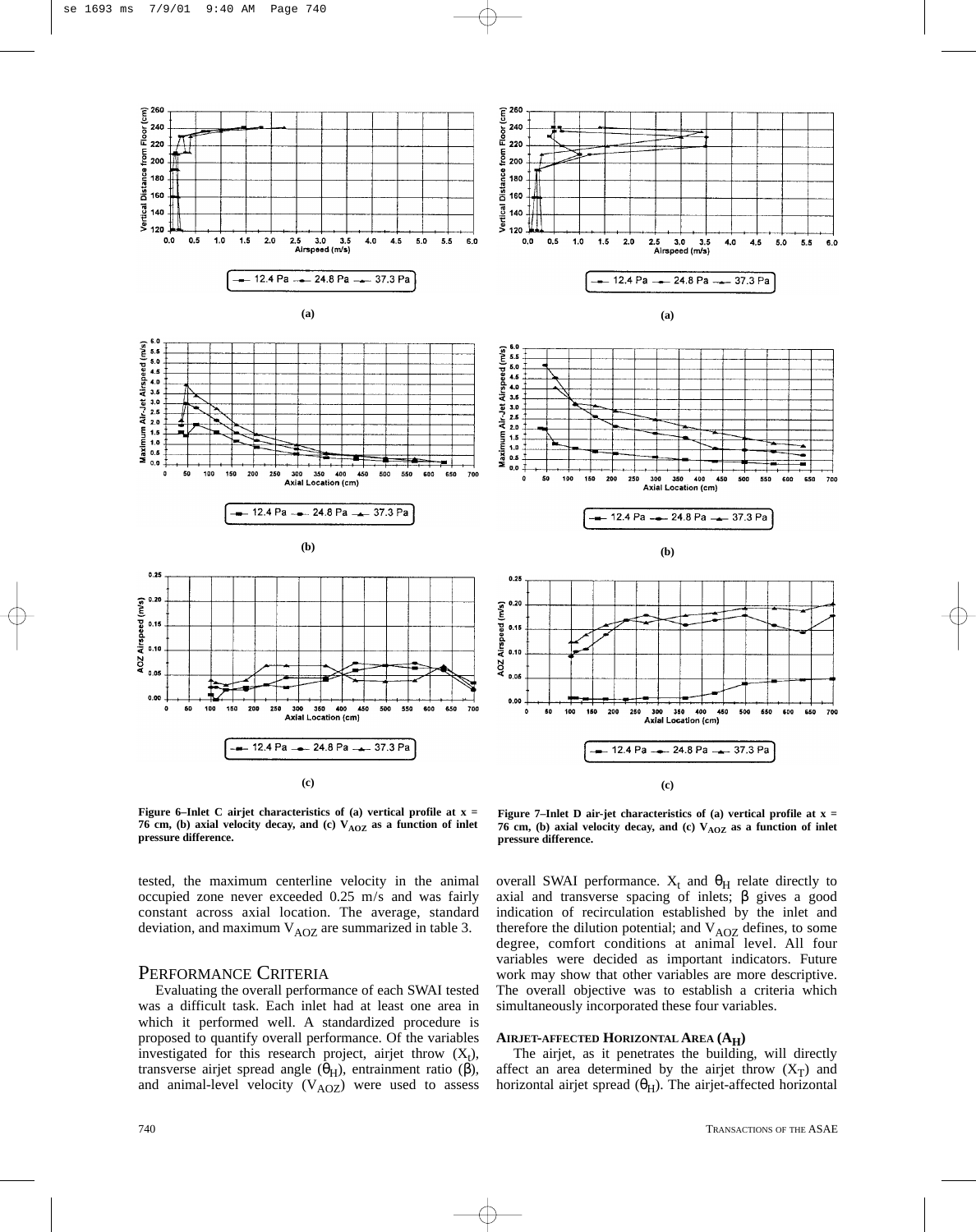

**Figure 8–Inlet E airjet characteristics of (a) vertical profile at x =** 76 cm, (b) axial velocity decay, and (c) V<sub>AOZ</sub> as a function of inlet **pressure difference.**

area  $(A_H)$  was defined as shown in figure 9 and estimated geometrically by using:

$$
A_H = X_T^2 \tan\left(\frac{\theta_H}{2}\right) + W X_T \tag{4}
$$

where

 $AH = airjet-affected horizontal area (cm<sup>2</sup>)$ 

 $X_T$  = airjet throw (cm)

 $\theta_H$  = horizontal airjet spread (°s)

 $\overrightarrow{W}$  = SWAI width (cm) (see table 1)

INLET SIDEWALL



**Figure 9–Top view of airjet-affected horizontal area, AH.**

An acceptable wall inlet in terms of  $X_T$  and  $\theta_H$  was assumed as one which resulted in  $X_T = 550$  cm and  $\theta_H =$  $25^{\circ}$ . An inlet's actual  $A_H$  was normalized to an "acceptable" inlet  $A_H$  rating as:

$$
A'_{H} = \frac{A_{H}}{(550^{2})\tan(12.5) + W(550)}
$$
 (5)

**AIRJET THROW** ( $X_T$ )

An acceptable inlet airjet throw was assumed to be a minimum of 550 cm. The inlet  $X_T$  was normalized as:

$$
X'_{t} = \frac{X_{t}}{550}
$$
 (6)

# **ENTRAINMENT RATIO (**β**)**

For airjet and room air mixing, a large entrainment ratio is desired. It was assumed that a good goal to achieve would be a minimum entrained flow of 10 times the initial volumetric flow rate. The inlet entrainment ratio was normalized as:

$$
\beta' = \frac{\beta}{10.0}
$$
 (7)

# **ANIMAL-LEVEL VELOCITY** (V<sub>AOZ</sub>)

The resulting maximum animal-occupied zone velocity  $(V_{A O Z, max})$  was evaluated as well as the three previous airjet properties. It has been suggested (Ogilvie et al., 1996) that  $V_{AOZ}$  levels should be maintained between 0.10 and 0.40 m/s for winter ventilation rates. This suggestion was incorporated into the proposed criteria as follows: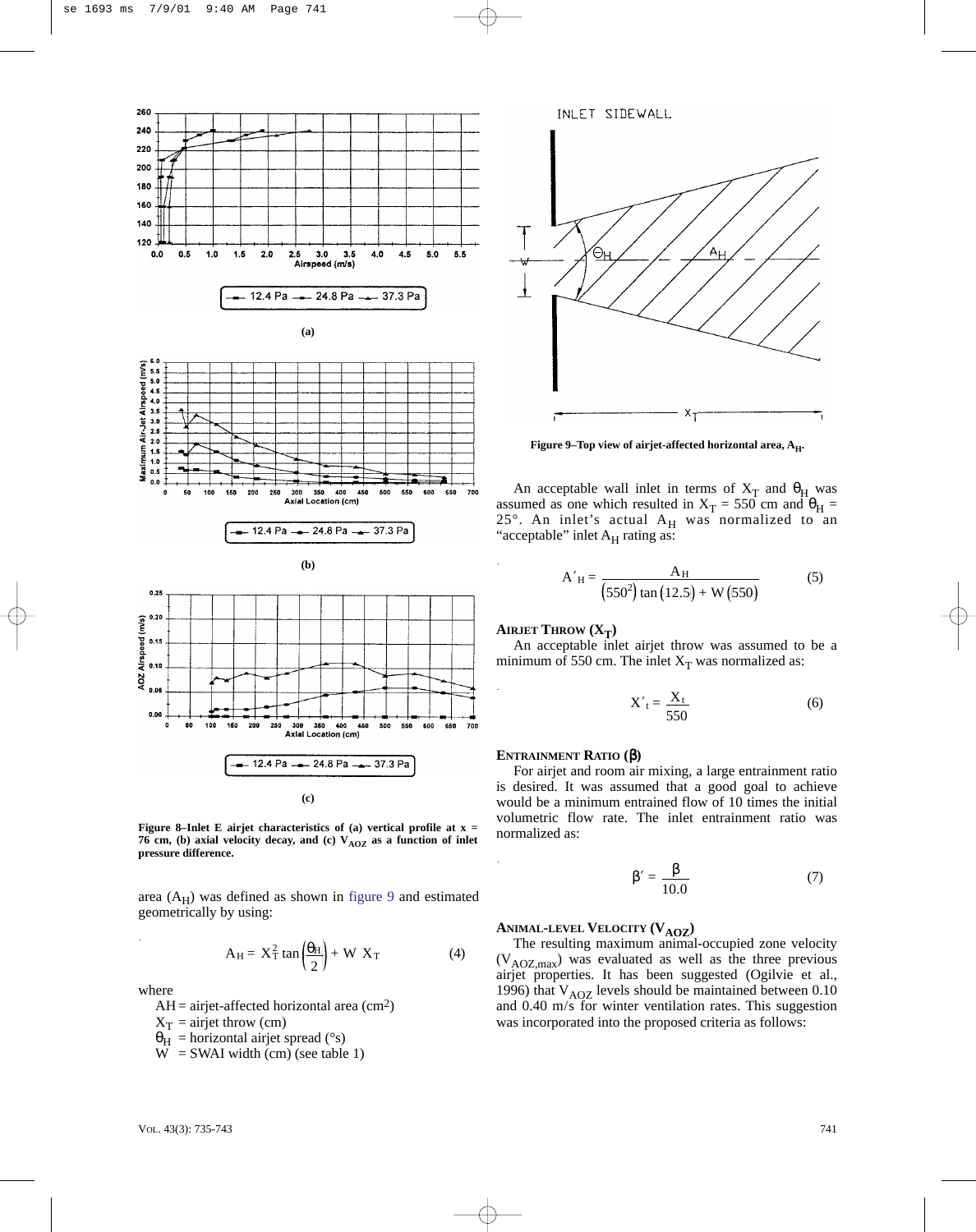If  $0.10 \le V_{AOZ, max} \le 0.40$  m/s Then  $V'_{AOZ, max} = 1.0$ 

| If $V_{AOZ, max}$ < 0.10 m/s | Then $V'_{A OZ, max} = 0.0$     |  |
|------------------------------|---------------------------------|--|
| If $V_{Aoz,max} > 0.40$ m/s  | Then $V'_{A OZ, max} = 0.0$ (8) |  |

However, this criteria is especially dependent upon animal species, maturity, and season. For example, mature pigs in the heat of summer would benefit from air speeds higher than 0.40 m/s. Likewise, small pigs in a wean-to-finish facility would be chilled at 0.40 m/s air speeds. More work is needed to better quantify this particular criteria; one that incorporates a weighting factor for pig age.

#### **THE CRITERIA**

Relations (4) to (8) represent normalized relations relative to the assumed desired SWAI properties. Each of the four relations were designed to be a value of 1.0 when yielding acceptable performance. Values less than 1.0 imply performance below desired levels. A summation of indicators yields:

$$
\sum = r_1 A'_{H} + r_2 X'_{t} + r_3 \beta' + r_4 V'_{A O Z, max}
$$
 (9)

The weighting factors  $(r<sub>i</sub>)$  represent potential weights applied to each performance criteria. For this evaluation, it was assumed that  $r_i = 1.0$  (equal importance); thus an acceptable SWAI will have a  $\Sigma \geq 4.0$ .

Table 4 summarizes the criteria for each wall inlet studied at 12.4, 24.8, and 37.3 Pa, respectively. At 12.4 Pa, only INLET A exceeded the criteria level defined previously with a rating of 4.65. INLET B performed the poorest overall with a rating of 0.50; the result of an immeasurable airjet throw that caused a zero rating for  $A_H$ . INLETs C, D, and E performed below desired levels with ratings between 1.26 and 1.85.

Increasing the static pressure to 24.8 or 37.3 Pa greatly improved the overall performance, and hence rating, of each SWAI inlet. At 24.8 Pa, INLET B exceeded all inlets tested based on the criteria established. This is a complete reversal of the rating received at 12.4 Pa. The major contributor to this result was the exceptionally large  $A_H$  as shown in table 4. When the operating pressure was increased to 37.3 Pa, all inlets, with the exception of INLET C, exceeded the proposed criteria rating of 4

**Table 4. Summary performance criteria for each inlet**

| Inlet | S.P.<br>(Pa) | $A_H$<br>(cm <sup>2</sup> ) | $A^\prime_{\;H}$ | $X_{t}^{\prime}$ | β′   | ${\rm V'_{AOZ}}$ | Σ    |
|-------|--------------|-----------------------------|------------------|------------------|------|------------------|------|
| A     | 12.4         | 107.309.                    | 1.28             | 1.27             | 1.10 | 1.00             | 4.65 |
|       | 24.8         | 152,040.                    | 1.81             | 1.39             | 1.09 | 1.00             | 5.29 |
|       | 37.3         | 194.230.                    | 2.32             | 1.39             | 1.12 | 1.00             | 5.78 |
| B     | 12.4         | $\Omega$ .                  | 0.               | 0.               | 0.50 | 0.               | 0.50 |
|       | 24.8         | 376,957.                    | 3.90             | 1.36             | 0.63 | 1.00             | 6.89 |
|       | 37.3         | 428.604.                    | 4.43             | 1.39             | 0.60 | 1.00             | 7.43 |
| C     | 12.4         | 45,446.                     | 0.47             | 0.56             | 0.82 | 0.               | 1.85 |
|       | 24.8         | 98.421.                     | 1.02             | 0.59             | 0.36 | 0.               | 1.97 |
|       | 37.3         | 198.265.                    | 2.06             | 0.75             | 0.38 | $\Omega$ .       | 3.19 |
| D     | 12.4         | 19.210.                     | 0.20             | 0.51             | 1.00 | 0.               | 1.71 |
|       | 24.8         | 87.071.                     | 0.92             | 1.11             | 0.84 | 1.00             | 3.87 |
|       | 37.3         | 343.061.                    | 3.61             | 1.39             | 0.75 | 1.00             | 6.76 |
| E     | 12.4         | 7.546.                      | 0.08             | 0.24             | 0.94 | 0.               | 1.26 |
|       | 24.8         | 77.706.                     | 0.80             | 0.58             | 0.74 | 0.               | 2.12 |
|       | 37.3         | 328,556.                    | 3.38             | 1.00             | 0.67 | 1.00             | 5.46 |



**Figure 10–Inlet rating at SP levels of (a) 12.4, (b) 24.8, and (c) 37.3 Pascals (Pa).**

(table 4) as summarized in figure 10.

# SUMMARY AND CONCLUSIONS

Four commercial and one sharp-edged SWAI were tested for axial velocity decay, airjet throw, entrainment ratio, transverse airjet spread, and animal level velocity. Each SWAI was tested at three static pressure levels and two replications. All tests were conducted under similar isothermal conditions.

At current recommended building operating static pressures ( $\Delta P = 12.4$  Pa), most of the four commercial SWAIs did not produce acceptable air distribution in the chamber. In general, a static pressure differential of 12.4 Pa was too small for most SWAIs to generate enough momentum energy to develop an effective inlet airjet.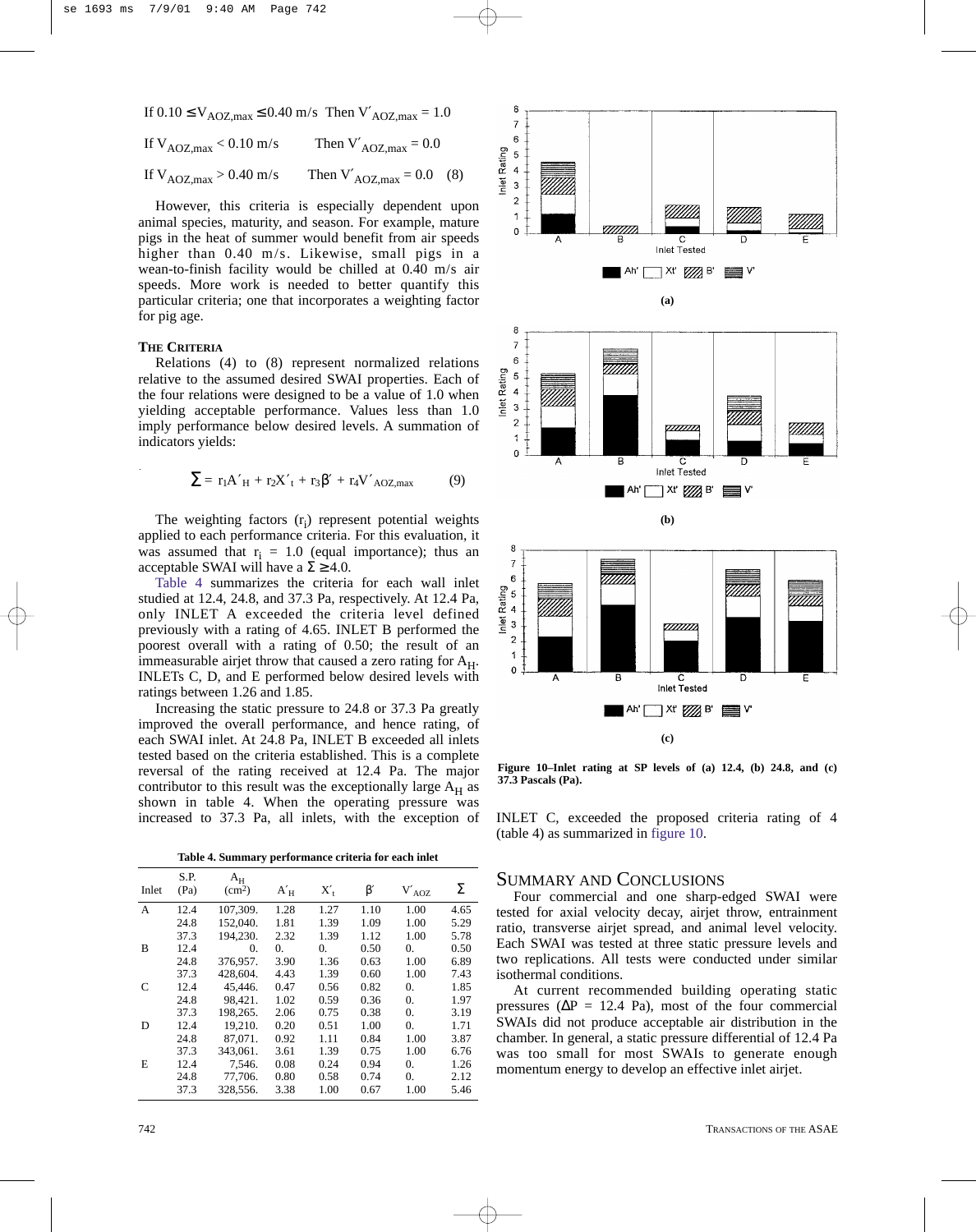Deflecting baffles, commonly attached to SWAIs, affected inlet performance in two main areas. The deflecting baffle forced fluid to disperse horizontally and along the ceiling as the airjet entered the building. This deflection decreased airjet throw in the building. Thus, a trade-off existed between horizontal and downstream areas serviced by an inlet.

A criteria was proposed to assess overall SWAI performance by using airjet throw, horizontal airjet spread, entrainment ratio, and velocity in the animal occupied zone. A parameter defined as the "airjet-affected horizontal area" was used to assess the combined influences of horizontal airjet spread and airjet throw; both are important parameters for SWAIs. The criteria linked inlet parameters to assess overall performance.

The results highlight the need for inlets that are self-adjusting and guaranteed to function properly at recommended operating pressures for the range of ventilation rates for which they are designed. Inlets that require manual adjustment often times are overlooked resulting in improper performance for a vast majority of the ventilation rates required. Inlets that require higher operating pressures for acceptable performance will overburden the fan system resulting in inefficient performance. Industries outside of agriculture provide fresh-air intakes that require little or no adjustments beyond the initial start-up procedures provided by the manufacturer. The agriculture industry should be moving as well to this policy. Producers should have available to them the predicted inlet performance during seasonal changes in ventilation rates. Inlet systems, much like fan systems of today, should be clearly identified for performance capabilities since this is the key item in the ventilation system defining proper air distribution and indoor air quality control.

# **REFERENCES**

- *ASAE Standards*, 45th Ed. 1998. Proposed Standard X567. A standard for design and performance of mechanical livestock ventilation systems. In Standards Committee Review.
- ASHRAE. 1997. *Handbook of Fundamentals.* Atlanta, Ga.: American Society of Heating, Refrigerating and Air Conditioning Engineers, Inc.
- Awbi, H. B. 1991. *Ventilation of Buildings.* Book E & FN SPON. London, England: Chapman & Hall.
- Boon, C. R. 1978. Airflow patterns and temperature distribution in an experimental piggery. *J. Agric. Eng. Res.* 23: 129-139.
- Dhawan, R. 1993. Remote control of a data acquisition process. Unpub. M.S. thesis. Ames, Iowa: Iowa State University.
- Jin, Y., and J. R. Ogilvie. 1992. Airflow characteristics in the floor region of a slot ventilated room (isothermal). *Transactions of the ASAE* 3(2): 695-702.
- Kacker, S. C., and J. H. Whitelaw. 1971. The turbulence characteristics of two-dimensional wall jet and wall wake flows. *J. Applied Mechanic*s 22: 239-255.
- Leonard, J. J., and J. B. McQuitty. 1987. Air mixing in a mechanically ventilated room. *Canadian Soc. Agric. Eng.* 30(1): 185-189.
- MWPS. 1990. Mechanical ventilating systems for livestock housing. MWPS-32. Ames, Iowa: MidWest Plan Service, Iowa State University.
- Oberreuter, M. E. 1995. Design and performance of automatic sidewall air inlets for livestock housing. Unpub. M.S. thesis. Ames, Iowa: Agricultural and Biosystems Engineering Dept., Iowa State University.
- Ogilvie, J. R., E. M. Barber, and J. M. Randall. 1990. Floor air speeds and inlet design in swine ventilation systems. *Transactions of the ASAE* 33(1): 255-259.
- Walker, J. N. 1977. Review of the theoretical relationships of isothermal ventilating airjets. *Transactions of the ASAE* 20(3): 517-522.
- Wu, C. G. 1994. Jet entrainment, jet spread, and jet decay from commercially available sidewall air inlets. Unpub. M.S. thesis. Ames, Iowa: Agriculture and Biosystems Engineering Dept., Iowa State University.